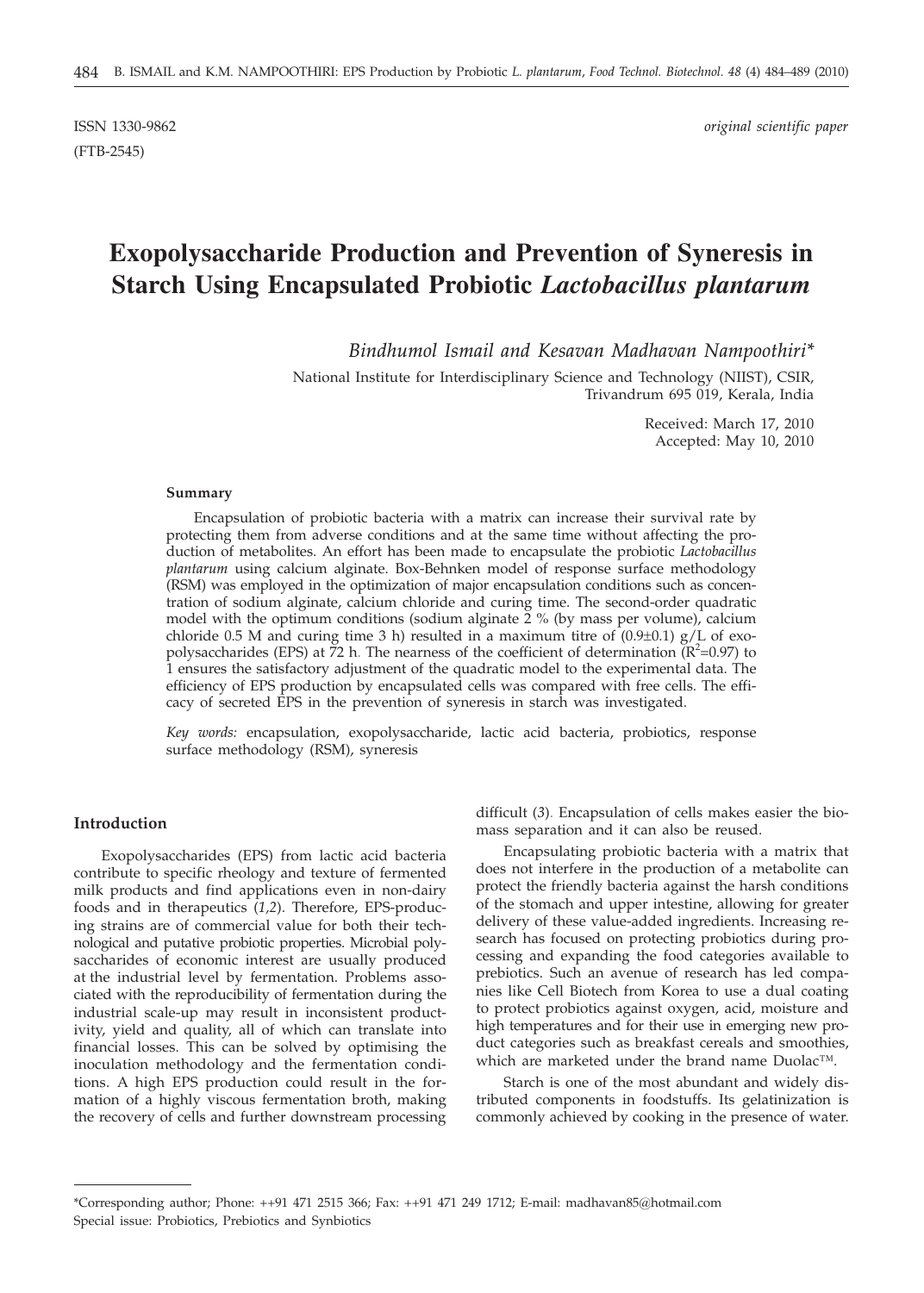On cooling, starch granules recrystallize to form a solid gel, a process known as retrogradation. A decrease in temperature causes a reduction in the kinetic energy that facilitates the amylose molecules to associate and form a three-dimensional network. As a consequence, water is squeezed out of the gel (syneresis), while intermolecular interaction between amylose molecules becomes stronger and the gel shrinks. Syneresis negatively affects the functional and sensory properties of foods (*4,5*). It should be minimized without interfering with the native properties of food products. This could be achieved with the addition of hydrocolloids such as exopolysaccharides.

An attempt has been made to encapsulate the probiotic strain isolated from curd with calcium alginate, the most commonly used matrix for immobilizing enzymes and cultures, to investigate the effect of encapsulation on the production and release of EPS. The efficacy of secreted EPS in preventing syneresis is also investigated.

#### **Materials and Methods**

#### *Bacterial strains and media*

*Lactobacillus plantarum* MTCC 9510 is a facultative anaerobe isolated from curd and was sub-cultured in de Man–Rogosa–Sharpe (MRS) medium (Himedia, Mumbai, India) at 37 °C for 24 h under static conditions. It was maintained in MRS agar at 4 °C for short term use and glycerol stocks were made for preservation. The culture isolated from the curd was selected for the study because it exhibited most of the probiotic features (*6*) with a quantifiable yield of exopolysaccharides. The isolated culture was evaluated for a number of probiotic characteristics like bile salt resistance, salt tolerance, survival in low pH, hydrophobicity of the cell surface, resistance to low phenol concentration, antimicrobial activity and susceptibility pattern against vancomycin and erythromycin. *L. plantarum* had 23 % hydrophobicity, proving the ability of cells to adhere to hexadecane droplets. It tolerated 12 % salt, 0.5 % phenol and 0.8 % bile salt and survived even at a low pH of 2.5. It also showed antimicrobial activity against potent human gastrointestinal pathogens like *Shigella sonnei*, *Shigella flexneri*, *Staphylococcus aureus* and *Escherichia coli*. Antibiotic resistance studies showed that the isolate was resistant against vancomycin and sensitive to erythromycin. It also showed an emulsification index of 33 % with emulsion stability at hot and cold temperatures and even at higher concentration of sodium chloride.

## *Encapsulation of Lactobacillus plantarum and fermentation conditions*

The culture  $(10^9 \text{CFU/mL})$  was inoculated into MRS broth and incubated at 37 °C for 18 h to prepare the inoculum. A volume of 25 mL of inoculum was centrifuged at 8000 rpm for 10 min at 4 °C. The cells were then washed with physiological saline. The pellet was resuspended in 5 mL of sterile distilled water and mixed with 5 mL of sterile sodium alginate (1, 2 and 3 %, by mass per volume). The mixture was dropped into 25 mL of calcium chloride (0.1, 0.5 and 1 M) using a syringe (needle size  $0.70 \times 32$  mm) and left for curing (2, 3 and 4 h) at 4 °C depending on the experimental set-up. The fermentation

was conducted in 250-mL Erlenmeyer flask using 50-mL modified EPS production medium containing (in g/100 mL): yeast extract 4.0, lactose 4.0, Tween 80 0.1, sodium acetate 0.5 and ammonium sulphate 0.5. The inoculated flasks were incubated at 37 °C for 72 h under static conditions. Cell leakage was checked at regular intervals by measuring the absorbance of the fermented broth at 620 nm.

#### *Extraction and estimation of EPS*

Exopolysaccharides were extracted according to the method of Aswathy *et al*. (*6*), after boiling the culture at 100 °C for 10 min to inactivate the EPS-degrading enzymes. The EPS produced were calculated as the total carbohydrate content in the extract by phenol sulphuric acid assay (*7*).

#### *Box-Behnken design and data analysis*

A fractional factorial design, Box-Behnken model, was employed for the statistical optimization of the encapsulation conditions. The experimental design consisted of seventeen runs and the independent variables were studied at two different levels, a high level and a low level. The high level is commonly coded as +1 and the low level as -1. It is necessary to include centre points as well (in which all factors are at their central values). The response variable (EPS) was fitted by a second order model to correlate the response variable to the independent variables. The general form of the second degree polynomial equation is:

$$
Y_i = b_0 + b_i \Sigma X_i + b_{ii} \Sigma X_i^2 + b_{ij} \Sigma_i \Sigma_j X_i X_j
$$

where  $Y_i$  is the predicted response,  $X_i$  and  $X_j$  are input variables which influence the response variable Y,  $b_0$  is the offset term,  $b_i$  is the i<sup>th</sup> linear coefficient,  $b_{ii}$  is the quadratic coefficient and  $b_{ij}$  is the ij<sup>th</sup> interaction coefficient. Three factors selected for optimization were concentrations of sodium alginate and calcium chloride along with the time for curing. A design was generated with these factors, having a low level and a high level. The low level for sodium alginate was 1 % and the high level was 3 %. The low level for calcium chloride was 0.1 M with a high level of 1 M. The low and high level values for curing time were 2 and 4 h, respectively. The Design Expert software (v. 6.0, Stat-Ease, Inc., Minneapolis, USA) was used for experimental design (Table 1), regression and graphical analyses of the obtained data. The maximum value of the produced EPS was taken as the response.

The statistical analysis of the model was performed in the form of analysis of variance (ANOVA). This analysis included the Fisher's *F*-test (overall model significance), its associated probability p(*F*), correlation coefficient R, and determination coefficient  $\mathbb{R}^2$  which measures the goodness of fit of the regression model. It also includes the Student's *t*-value for the estimated coefficients and associated probabilities, p(*t*). The quadratic models were represented as response surface graphs. Validation of the experiment was also performed by selecting different combinations of the factors as recommended by the software. All the experiments were performed in triplicates.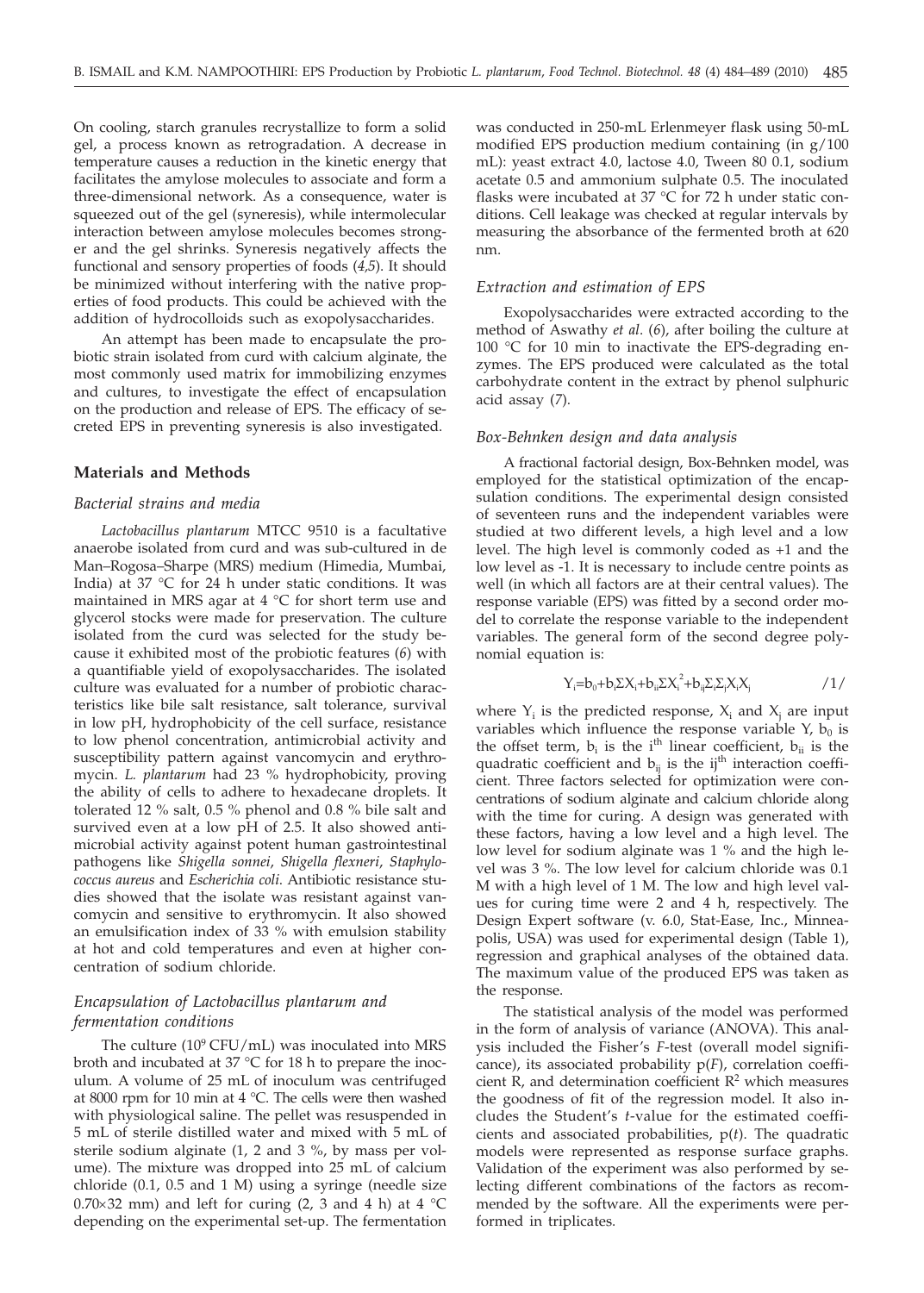| Run            | $w$ (sodium<br>alginate) | $c$ (calcium<br>chloride) | Curing<br>time | $\gamma$ (actual<br>EPS) | $\gamma$ (predicted<br>EPS) |
|----------------|--------------------------|---------------------------|----------------|--------------------------|-----------------------------|
|                | $\%$                     | M                         | h              | g/L                      | g/L                         |
| $\mathbf{1}$   | 3                        | 0.55                      | $\overline{2}$ | 0.20                     | 0.23                        |
| $\overline{2}$ | 1                        | 1.00                      | 3              | 0.10                     | 0.21                        |
| 3              | 3                        | 0.55                      | $\overline{4}$ | 0.64                     | 0.68                        |
| $\overline{4}$ | 3                        | 0.10                      | 3              | 0.83                     | 0.72                        |
| 5              | $\overline{2}$           | 0.55                      | 3              | 0.94                     | 0.94                        |
| 6              | 2                        | 0.55                      | 3              | 0.94                     | 0.94                        |
| 7              | 2                        | 0.55                      | 3              | 0.94                     | 0.94                        |
| 8              | 2                        | 1.00                      | 2              | 0.23                     | 0.16                        |
| 9              | $\overline{2}$           | 1.00                      | $\overline{4}$ | 0.25                     | 0.17                        |
| 10             | $\overline{2}$           | 0.10                      | $\overline{4}$ | 0.45                     | 0.52                        |
| 11             | 1                        | 0.10                      | 3              | 0.34                     | 0.30                        |
| 12             | 1                        | 0.55                      | 4              | 0.13                     | 0.09                        |
| 13             | 2                        | 0.55                      | 3              | 0.94                     | 0.94                        |
| 14             | 2                        | 0.10                      | $\overline{2}$ | 0.14                     | 0.22                        |
| 15             | 3                        | 1.00                      | 3              | 0.35                     | 0.39                        |
| 16             | 2                        | 0.55                      | 3              | 0.94                     | 0.94                        |
| 17             | $\mathbf{1}$             | 0.55                      | $\overline{2}$ | 0.26                     | 0.22                        |

Table 1. Experimental design generated with Design Expert software and the predicted and actual values of production of exopolysaccharides

standard deviation was found to be  $\pm 5$  %

# *Comparison of free and encapsulated Lactobacillus plantarum*

The efficiency of free and encapsulated cells in EPS production was investigated. Two different inoculum  $(10^9 \text{ CFU/mL})$  volumes were used in the experiment, 1 and 25 mL of 18-hour-old inoculum. Fermentation was carried out with free inoculum and also with encapsulated cell beads made from the biomass. The efficiency of free and encapsulated cells of both inoculum volumes was monitored. After inoculation, the flasks containing 50 mL of EPS-production medium were incubated at 37 °C under static conditions, and EPS production by free and encapsulated cells followed at regular intervals up to 72 h. Initially, the experiment was performed to study the efficiency of cells when they remain free or encapsulated at two extreme inoculum strengths (1 and 25 mL) rather than selecting a series of closely related inoculum strengths. A repeated batch study with encapsulated cells from 25 mL of inoculum was also conducted.

#### *Prevention of syneresis in starch*

The ability of exopolysaccharides (EPS) produced by *Lactobacillus plantarum* to minimize the liquid separation (syneresis) of cooked starch pastes during refrigeration was investigated. The extent of syneresis was estimated according to the protocol mentioned by Viñarta *et al*. (*8*). The liquid phase length  $(\Delta h)$  separated above the sedimented phase was measured in two-day intervals throughout the storage at  $4 \text{ }^{\circ}C$  for 20 days. The degree of syneresis was represented by  $\Delta h/h_0$ , where  $h_0$  stands for the initial height of the sample dispersion. Two different starch systems were chosen for the study, cassava starch and wheat starch. The starch powder (2 %) was dispersed in distilled water and cooked for 10–15 min in a boiling water bath with gentle mixing until the paste thickened. A blend with polysaccharide dispersion (0.2 %) was made. The efficacy of EPS from *L. plantarum* was compared with a control, carboxymethyl cellulose (CMC, Sigma Aldrich, St. Louis, MO, USA). Polysaccharide dispersion was made separately by dispersing the EPS (0.2 %) in distilled water and then stirred in a magnetic stirrer until complete dissolution. Sodium benzoate or sodium metabisulphite was added to the mixture to prevent microbial activity  $(1 g/L)$ . The mixture was allowed to reach room temperature before being aliquoted. The starch samples or mixture (starch and polysaccharide) were poured into screw-cap plastic tubes to reach a final volume of 15 mL. Tubes were held vertically at 4 °C for 20 days, unless otherwise stated, and the extent of syneresis was measured in two-day intervals.

### **Results and Discussion**

## *Box-Behnken design and data analysis*

Three variables (sodium alginate concentration, calcium chloride concentration and curing time) were selected to investigate the optimum combination of factors suitable for encapsulating cells using calcium alginate. The Box-Behnken model of RSM was employed in the experiment. There was a total of seventeen runs based on the model generated by the software, each in triplicate. The experimental data were statistically analysed using the Fisher's statistical test for analysis of variance (ANOVA) and the 3D graphs were designed. The ANOVA explains the model to be significant with an *F*-value of 24.51. There is only a 0.02 % chance that a model *F-* -value this large could occur due to noise. Adeq Precision measures the signal to noise ratio and a ratio greater than 4 is desirable. The ratio of 12.183 indicates an adequate signal. The goodness of fit of the model was checked by determination coefficient  $(R^2)$ . In this case, the value of the determination coefficient ( $R^2$ =0.97) indicates the significance of the model. The coefficient of variation (CV) indicates the degree of precision with which the experiments are compared. The lower reliability of the experiment is usually indicated by high value of CV. In the present case lower value of CV (17.81) indicated a greater reliability of the performed experiments. The p-values denote the significance of the coefficients and are also important in understanding the pattern of the mutual interactions between the variables. Value of Prob>F less than 0.05 indicates that the model terms are significant. Here the terms  $X_1$ ,  $X_2$ ,  $X_3$ ,  $X_1^2$ ,  $X_2^2$ ,  $X_3^2$  and  $X_1X_3$ , *i.e.* the linear effect of sodium alginate, calcium chloride and curing time, quadratic effect of all the factors and the interaction effect of sodium alginate and curing time, are significant.

The polynomial equation derived on the basis of the experimental factors, quadratic effect of the factors and the interactions among the factors by the input of values in Eq. 1 is shown below: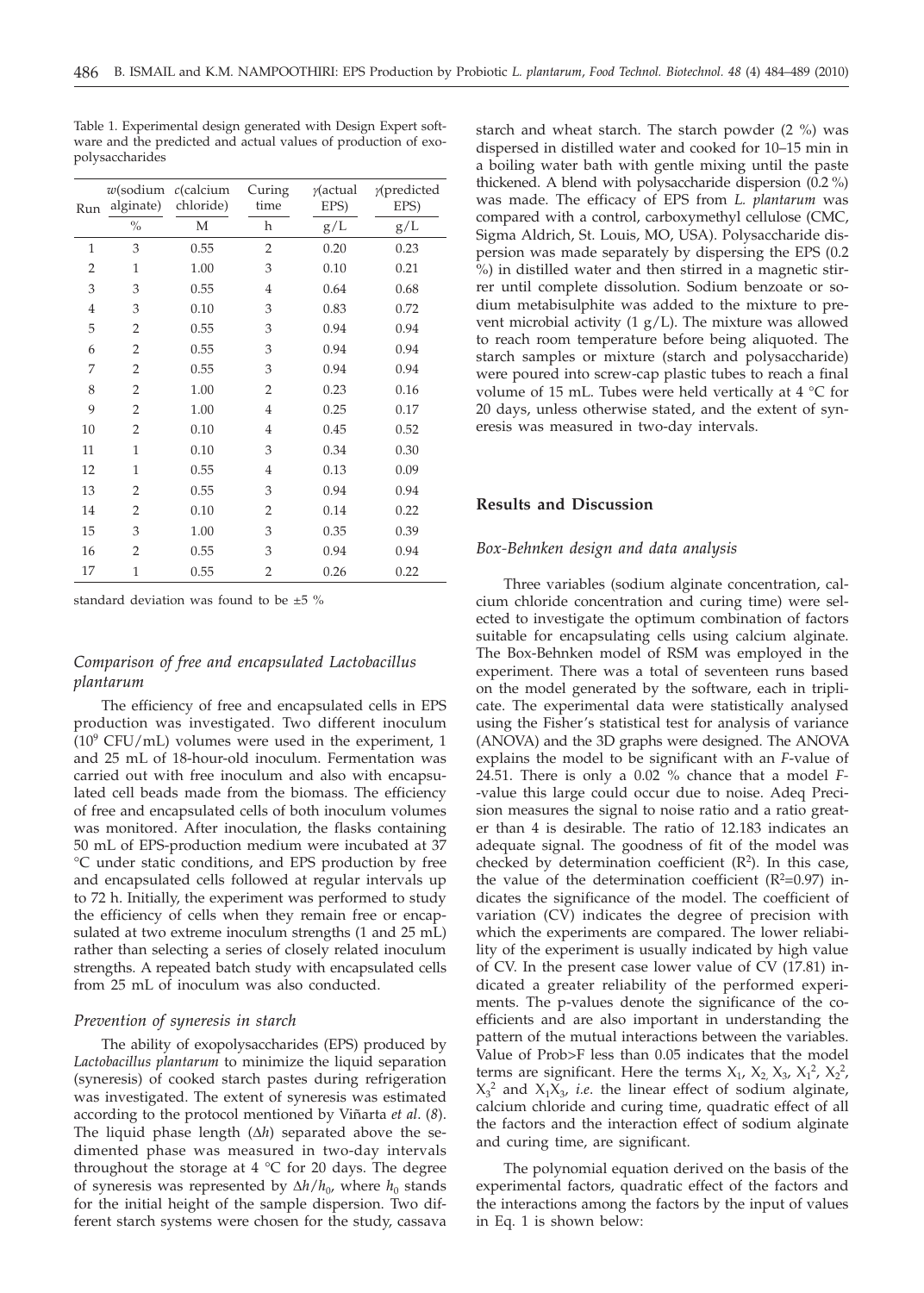$$
Y=0.94+0.15X_1-0.10X_2+0.080X_3
$$
  
-0.25X<sub>1</sub><sup>2</sup>-0.29X<sub>2</sub><sup>2</sup>-0.39X<sub>3</sub><sup>2</sup> (2/  
-0.060X<sub>1</sub>X<sub>2</sub>+0.14X<sub>1</sub>X<sub>3</sub>-0.073X<sub>2</sub>X<sub>3</sub>

where Y is the response, *i.e.* exopolysaccharides, and  $X_1$ ,  $X_2$  and  $X_3$  are the coded values of the test variables sodium alginate, calcium chloride and curing time, respectively. The probability values of 0.0023, 0.014 and 0.04 for sodium alginate, calcium chloride and curing time, respectively, ensure the factors to be significant in the encapsulation of cells and in the release of EPS. The quadratic effect of all the factors and the interaction effect of sodium alginate and curing time was found to be significant, indicating that the interaction between sodium alginate and curing time is necessary for the encapsulation conditions and in the final release of EPS.

The RSM is shown as 3D response surface graphs, which gives infinite number of combinations of the two factors selected, keeping the third factor constant. The maximum amount of EPS  $((0.9\pm0.1)$  g/L) was released by the encapsulated cells in a combination of sodium alginate 2 %, calcium chloride 0.5 M and curing time 3 h with minimum cell leakage. It was noted that the amount of released EPS was higher with this combination and also the cell leakage at regular intervals was lower compared to the rest of the compilations. The interaction effects between sodium alginate and calcium chloride, and between calcium chloride and curing time were not found to be significant (data not shown). However, the ANOVA showed that the interaction effect of sodium alginate and curing time (Fig. 1) was significant in the encapsulation of cells and in the release of EPS through the matrix. The appropriate concentration of sodium alginate was found to be 2 %. The higher the concentration of alginate, the lower the death rate of cells in beads, as well as the lower diffusion rate of sugar into the beads. Therefore, the concentration of alginate should be medium, supporting the obtained result. The lower diffusion rate



**Fig. 1.** Interaction effect of sodium alginate and curing time in the release of EPS produced by encapsulated *Lactobacillus plantarum*

of glucose in more concentrated alginate gels is due to a decrease in the number and length of pores rather than to a decrease in the pore diameter (*9*). In the experiment, curing time of 3 h was found to be optimum for the encapsulation of cells and EPS release. Increasing curing time will result in harder beads with less EPS release, hence the curing time should not be lower or higher.

#### *Validation of the model*

The model was validated in shake flask experiment using the conditions predicted by the software. The results showed actual values nearer to the predicted values, supporting the data and the model as valid. The maximal production observed during validation was 0.9 g/L as in the initial experiment against the predicted value of  $0.94$  g/L.

A few of the known LAB that are used as probiotics are *Lactobacillus acidophilus*, *Lactobacillus amylovorous*, *Lactobacillus casei*, *Lactobacillus crispatus*, *Lactobacillus delbrueckii*, *Lactobacillus gasseri*, *Lactobacillus johnsonii*, *Lactobacillus paracasei*, *Lactobacillus plantarum*, *Lactobacillus reuteri*, *Lactobacillus rhamnosus, etc*. (*10*). The organism used in the present study for encapsulation is *L. plantarum*. Based on the organism and the product of interest, the alginate concentration required for immobilization may differ (*11–13*), and hence it has to be optimized accordingly. Concentration and type of alginate used for immobilization determine the properties of beads, as alginate may contain different proportions of mannuronic and guluronic acids (*14*). It was found in the experiments that the appropriate amount of alginate required for the proper encapsulation of *L. plantarum* cells was 2 %. Alginate forms a gel in the presence of divalent cations, such as  $Ca<sup>2+</sup>$ , which link specifically to the G-blocks (guluronic acid blocks) by binding to the free carboxyl groups. The mechanical stability of the alginate bead is critical in the physiologic environment where divalent ions, which are involved in the network formation, are exchanged with other ions in the environment. This results in a loosening of the G-G bonds, with a subsequent increase in porosity, swelling of the capsule, and release of the biomaterial or cell (*15*). Alginate beads are unstable in the presence of other metal ions like  $Mg^{2+}$  or K<sup>+</sup> (5,8). Hence, attention was taken to modify the production medium in such a way that it is devoid of potassium and magnesium ions. Optimum conditions of the selected variables were defined on the basis of the maximum amount of EPS released and with minimum cell leakage. The behaviour of entrapped cells depends on the nature of biological material in beads (*16*).

In a broad sense, encapsulation can be used for many applications in the food industry, including stabilizing the core material, controlling the oxidative reaction, providing sustained or controlled release (both temporal and time-controlled release), masking flavours, colours or odours, extending the shelf life and protecting components against nutritional loss. It is clear from the experiment that the used matrix, calcium alginate, was proper for the encapsulation of *L. plantarum* as there was minimum leakage of cells and maximum release of EPS without interfering with its production and release.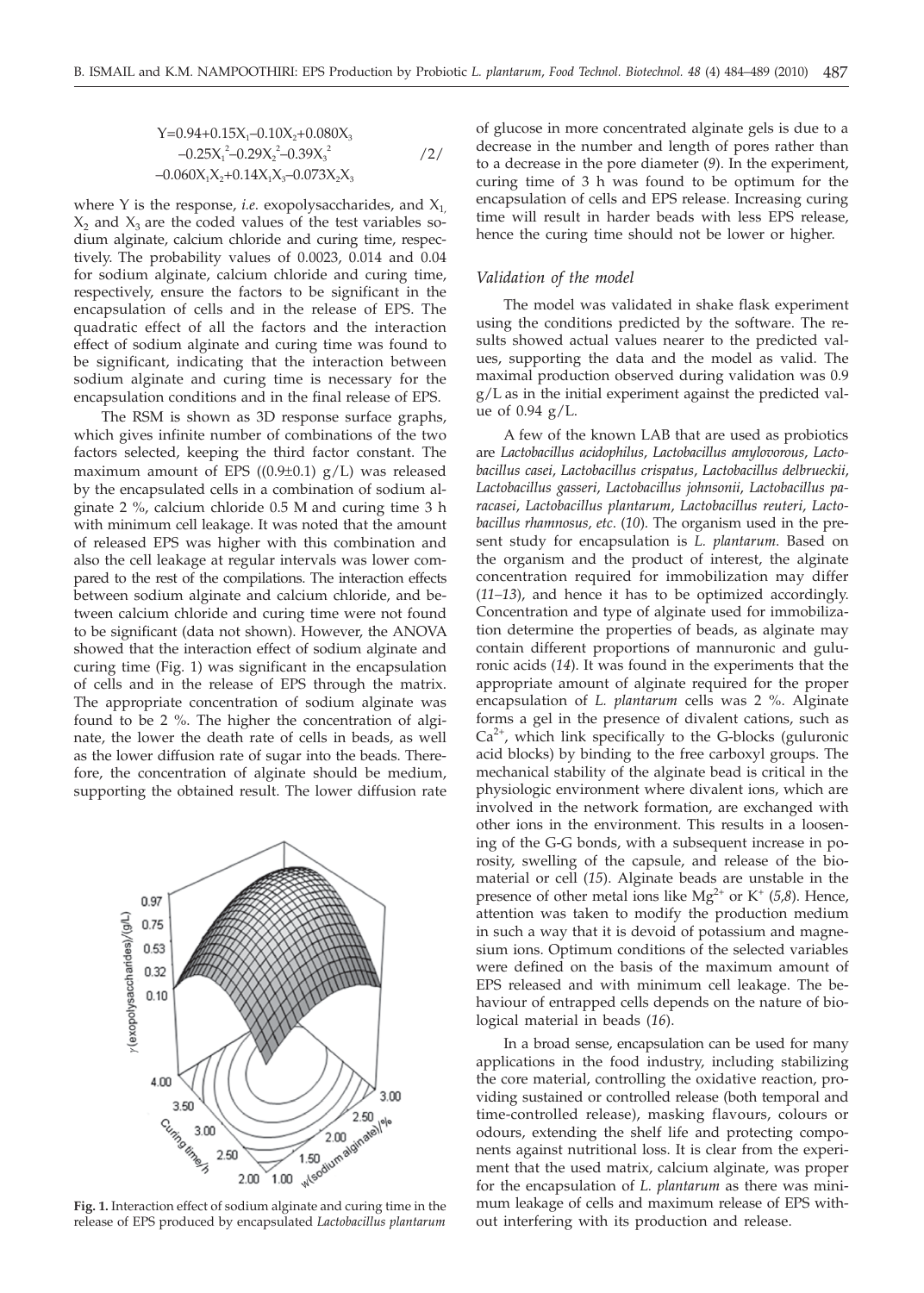## *Comparison of free and encapsulated Lactobacillus plantarum*

A comparison of free and encapsulated cells was done to see the influence of both types of cells on the EPS production. On comparison it was found that the encapsulated inoculum volume of 25 mL gave threefold EPS production than the 1 mL. The reason could be larger amount of viable inoculum. One of the advantages of encapsulation technology is the possibility of supplying fermentation reactions with larger viable inoculum (biomass). It was clear from the experiment with inocula of 25 and 1 mL that in both cases the encapsulated cells gave higher production (Fig. 2) than the free cells of the same inoculum volumes in batch fermentation. This could be because the competition between cells is smaller when encapsulated than in the case of free cells. It was concluded from the study that higher amount of encapsulated inoculum can increase the production. A repeated batch study with the encapsulated *L. plantarum* showed similar production even in the second batch, confirming the viability and efficiency of encapsulated cells.

to be further optimized. Positive effects may be attained at levels as low as 0.1–1 % (*4,17,18*). The open structure produced by some EPS-producing cultures (*19,20*) might induce syneresis. However, EPS have the ability to bind water (*21*), which counteracts the negative effect of the open structure. EPS prevent syneresis and improve product stability firstly by increasing the viscosity and elasticity of the final product, and secondly by binding hydration water. It is speculated that the increased viscosity of EPS-containing foods may increase the residence time of ingested fermented milk in the gastrointestinal tract and therefore be beneficial to a transient colonisation by probiotic bacteria. Several methods, with and without centrifugation, are available for the evaluation of syneresis. Since the method involving centrifugation has already been criticized (*4*), a method without centrifugation was considered for the experiment. This methodology showed to be a reliable, highly accessible, inexpensive and labour-saving, as no sophisticated instruments are required for the evaluation.



**Fig. 2.** Comparison of free and encapsulated *Lactobacillus plantarum* and inoculum volume in the efficiency of EPS production

#### *Prevention of syneresis in starch*

Out of the two different starches used here, only wheat starch was found to have some sensitivity towards syneresis. Cassava starch is a tuber starch while wheat starch is a grain starch. Cassava starch is oval truncate in shape with an average size of  $25 \mu m$  while the other is round lenticular of the same size. The tuber and root starches have lower fat content than the grain starch. It has already been reported that the cassava starch exhibits high stability to cold storage (*5*). Hence, wheat starch was chosen for the rest of the studies. The EPS from *L. plantarum* was found to have better influence on the prevention of syneresis in wheat starch when compared with the control polysaccharide, carboxymethyl cellulose (Fig. 3). The concentration of starch and EPS in the experiment was 2 and 0.2 %, respectively. The EPS prevented syneresis in a concentration of 0.2 % (by mass per volume). Increasing the concentration of EPS can have a profound influence on the prevention of syneresis. This has



**Fig. 3.** Syneresis *vs*. refrigeration at 4 °C for wheat starch. WS – wheat starch, control – wheat starch and water, CMC – carboxymethyl cellulose, EPS – exopolysaccharides from *Lactobacillus plantarum*